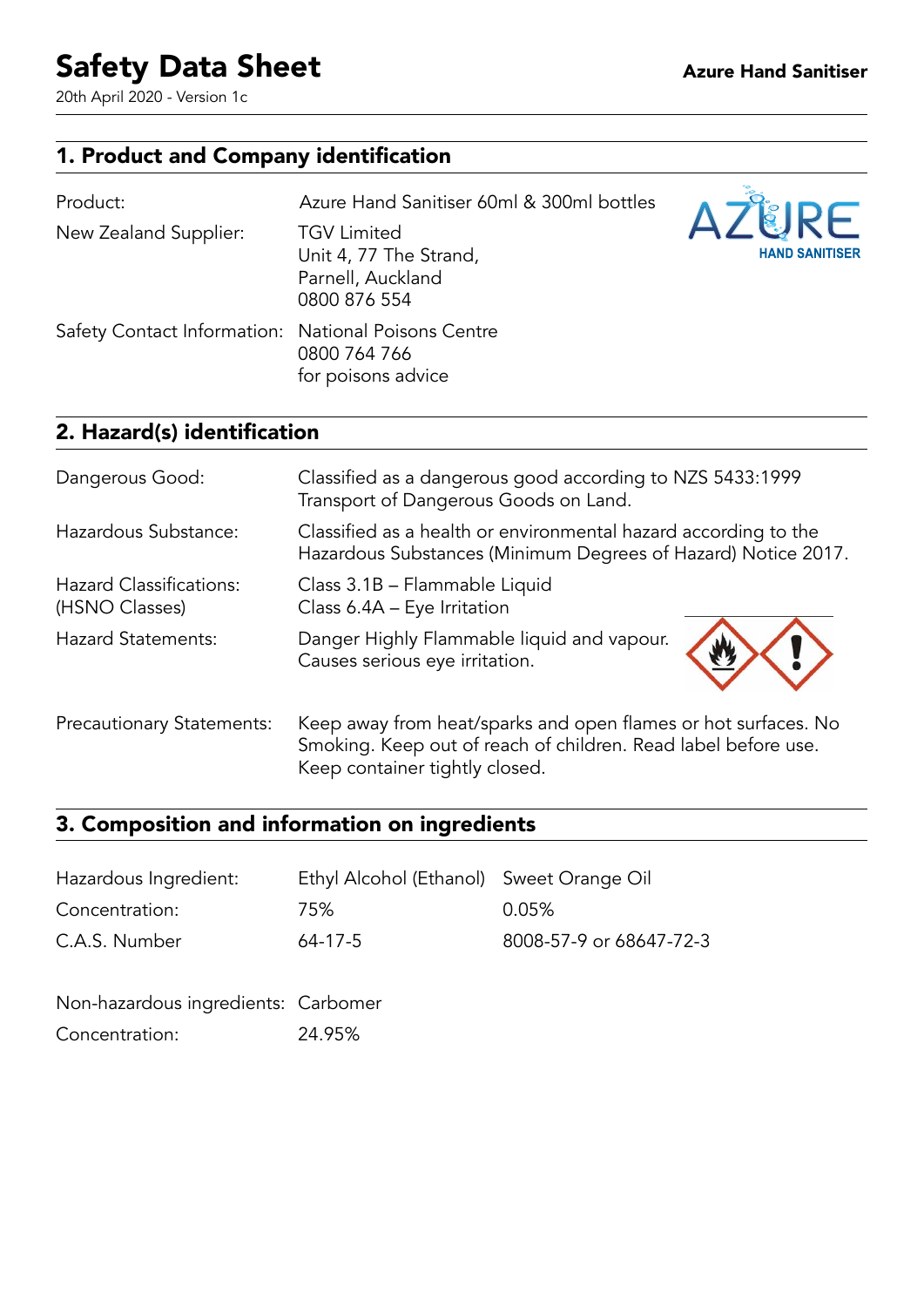20th April 2020 - Version 1c

#### 4. First-aid measures

|               | After contact with the eyes: Immediately rinse eyes with running water for at least 15 minutes.<br>Seek medical attention if irritation persists. |
|---------------|---------------------------------------------------------------------------------------------------------------------------------------------------|
| Ingestion:    | Seek immediate medical attention. If conscious, give 3-4 glasses of<br>milk (or if unavailable, water)                                            |
|               | DO NOT INDUCE VOMITING.                                                                                                                           |
| Skin contact: | If skin irritation occurs seek medical attention.                                                                                                 |
| Inhalation:   | If respiratory irritation occurs seek medical attention.                                                                                          |

#### 5. Fire-fighting measures

| Hazard type:         | Flammable Liquid                            |
|----------------------|---------------------------------------------|
| <b>HAZCHEM Code:</b> | 2Y                                          |
| Extinguishing Media: | Preferably 1. water fog 2. fine water spray |

### 6. Spillage, accidental release measures

| Spills:                | Wear appropriate protective equipment and respirator where mists<br>or vapours of unknown concentrations may be generated                                                                                                                                         |
|------------------------|-------------------------------------------------------------------------------------------------------------------------------------------------------------------------------------------------------------------------------------------------------------------|
|                        | This product is flammable. In the case of any spill ensure that no<br>sources of ignition are present/remove sources of ignition before<br>cleaning up the spill.                                                                                                 |
| Small spills:          | Absorb/wipe up the product with absorbent material e.g. paper<br>product. Dispose of absorbent material in normal waste disposal.                                                                                                                                 |
| Large Spills:          | Do not allow the product to enter drains or waterways. Remove<br>leaking containers to andetached area. Bund spill area and recover,<br>consider recycling. Absorb spilled product with inert material (e.g.<br>sand, earth etc.).<br>Floors may become slippery. |
| Disposal:              | Dispose of waste to an approved waste disposal facility.                                                                                                                                                                                                          |
| Cleaning of equipment: | Clean with water.                                                                                                                                                                                                                                                 |

### 7. Handling and storage

Precautions for safe handling:Avoid contact with eyes.

Conditions for safe storage: Store under dry conditions. Keep separate from strong acids and oxidizing substances. Keep away from open flames or strong heat sources.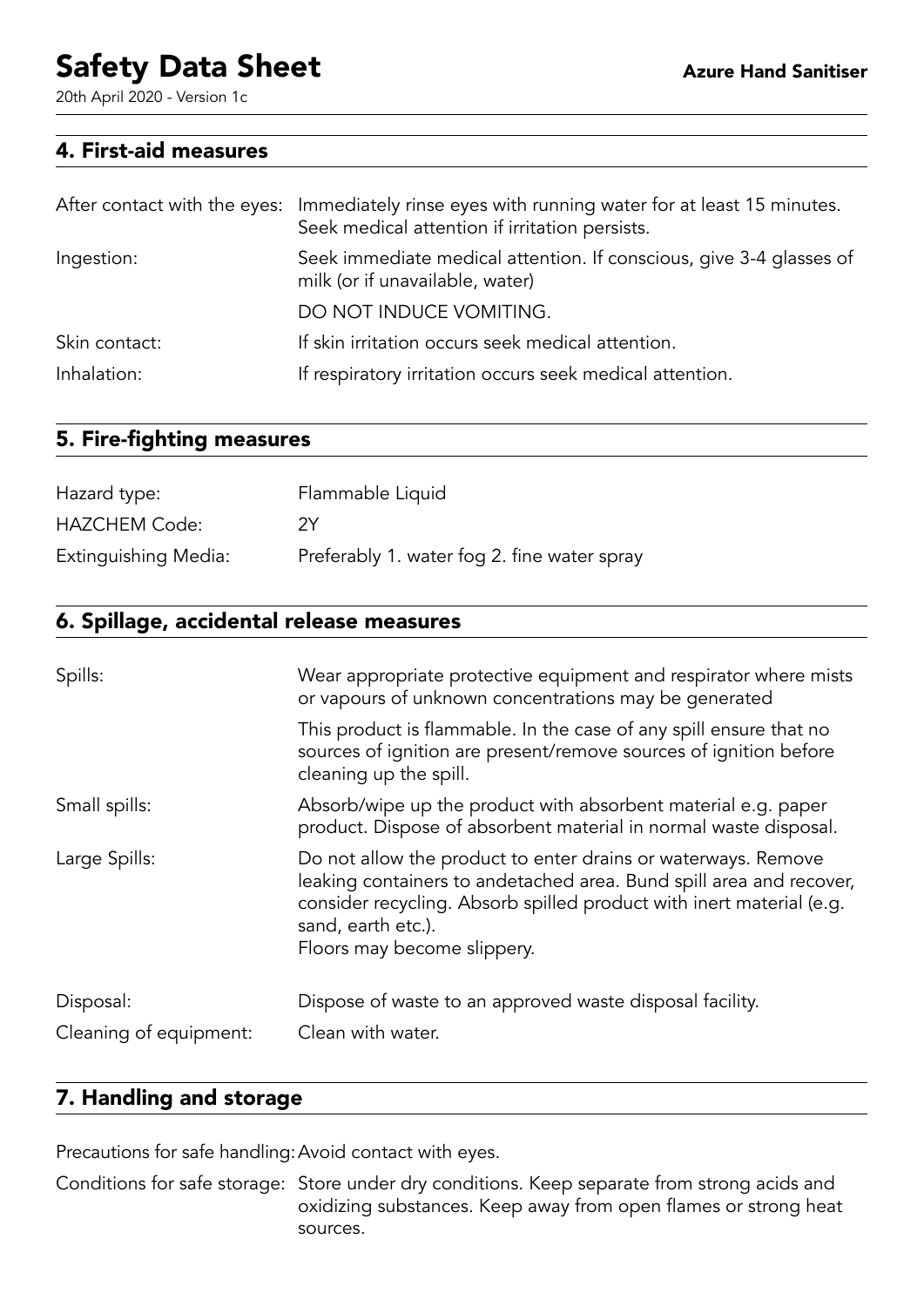20th April 2020 - Version 1c

#### 8. Exposure controls and personal protection

| Ventilation:        | When handling bulk quantities adequate ventilation is required. |
|---------------------|-----------------------------------------------------------------|
| Personal Protective | Use chemical safety goggles for bulk liquid handling where      |
| Equipment:          | splashing is possible.                                          |

### 9. Physical and chemical properties

| <b>Physical State:</b>                 | Liquid/Gel       |
|----------------------------------------|------------------|
| Colour:                                | Clear            |
| Odour:                                 | Orange fragrance |
| pH:                                    | $6.0 - 7.0$      |
| Solubility:                            | Water soluble    |
| Relative Vapour Density (air=1): $> 1$ |                  |
| Boiling point:                         | 80-90°C          |
| Freezing Point:                        | $-40^{\circ}$ C  |
| Melting Point:                         | Not applicable   |
| Specific Gravity:                      | 0.85             |
| Flash Point:                           | $25^{\circ}$ C   |
| Viscosity at $25^{\circ}$ C:           | 10 000-20 000cps |

## 10. Stability and reactivity

Stability: Product is stable. Conditions to avoid: Heat, flames & ignition sources.

### 11. Toxicological information

No adverse health effects expected if the product is handled in accordance with this Safety Data Sheet and the product label. Symptoms or effects that may arise if the product is mishandled and overexposure occurs are:

| <b>Acute Effects</b> |                                                                                            |
|----------------------|--------------------------------------------------------------------------------------------|
| Inhalation:          | May be irritating if inhaled.                                                              |
| Ingestion:           | Swallowing can result in nausea, vomiting and irritation of the<br>gastrointestinal tract. |
| Eye contact:         | May cause irritation to the eyes.                                                          |
| Skin Contact:        | May cause skin irritation on prolonged exposure in susceptible<br>people.                  |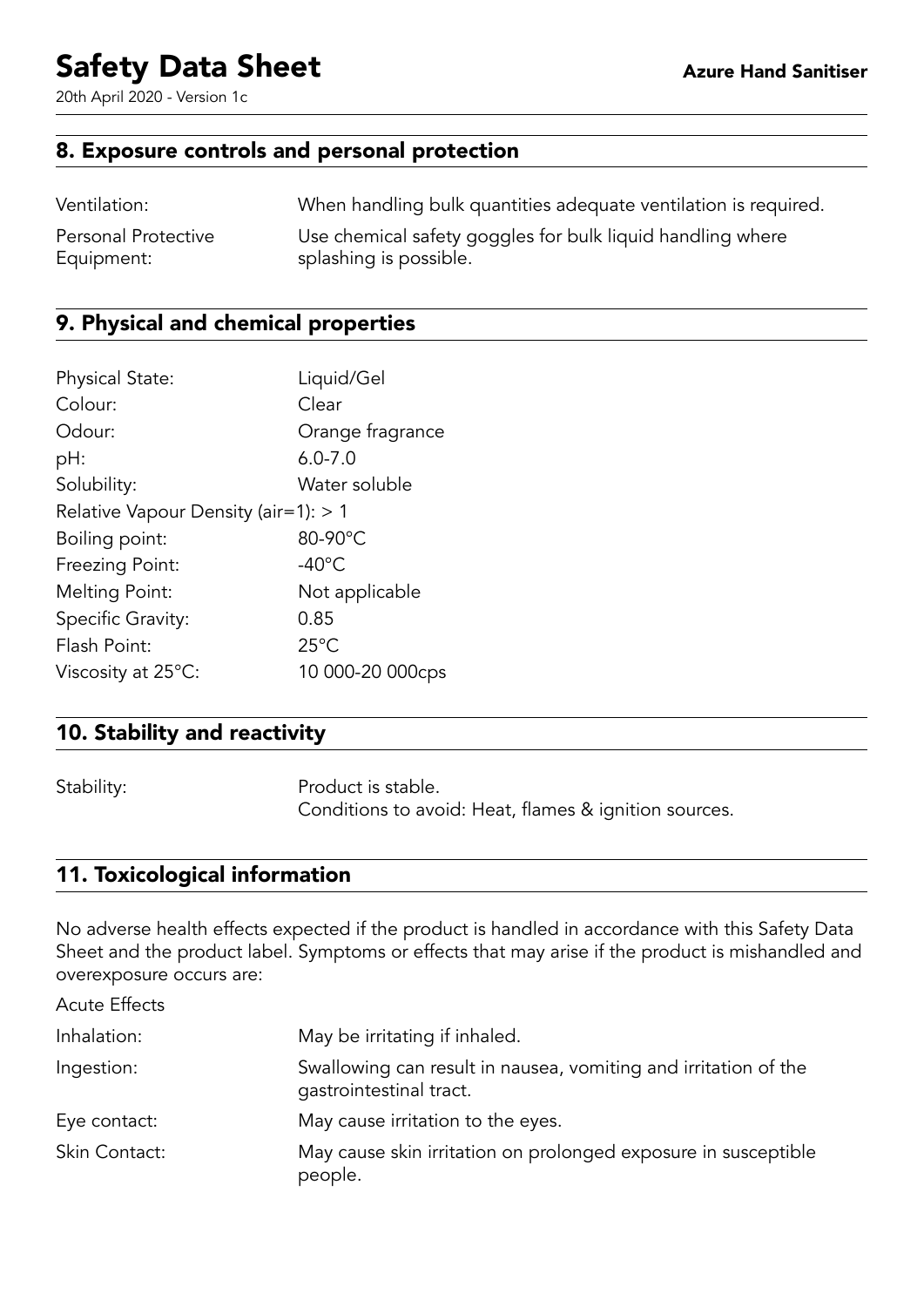20th April 2020 - Version 1c

#### 12. Ecological information

Environmental Precautions: This product is not hazardous to the environment

#### 13. Disposal considerations

Disposal of empty container: Triple rinse then send to the local council approved recycling facility. Disposal of packaging: Recyclable. Local council approved recycling facility.

#### 14. Transport information

Classified as a dangerous good for Road, Rail Marine and Air Transport.

| UN No:                 | 1170             |
|------------------------|------------------|
| Dangerous Goods Class: | 3.1B             |
| Packing Group:         |                  |
| Proper Shipping Name:  | Ethanol solution |
| <b>HAZCHEM Code:</b>   | 2Υ               |

#### 15. Regulatory information

EPA Approval: Cosmetic Products Group Standard 2017 - HSR002552

HSNO CONTROLS

Trigger quantities for this substance

|                          | Quantity                                                     |
|--------------------------|--------------------------------------------------------------|
| Certified Handler:       | Not required.                                                |
| Location Certificate:    | Required above threshold quantities.                         |
|                          | [250 L (containers $\leq$ 5L), 500 L (containers $\leq$ 5L)] |
| Tracking:                | Not required                                                 |
| Hazchem signage:         | Required >250 L                                              |
| Emergency Response Plan: | Required >1000 L                                             |
| Secondary Containment:   | Required >1000 L                                             |